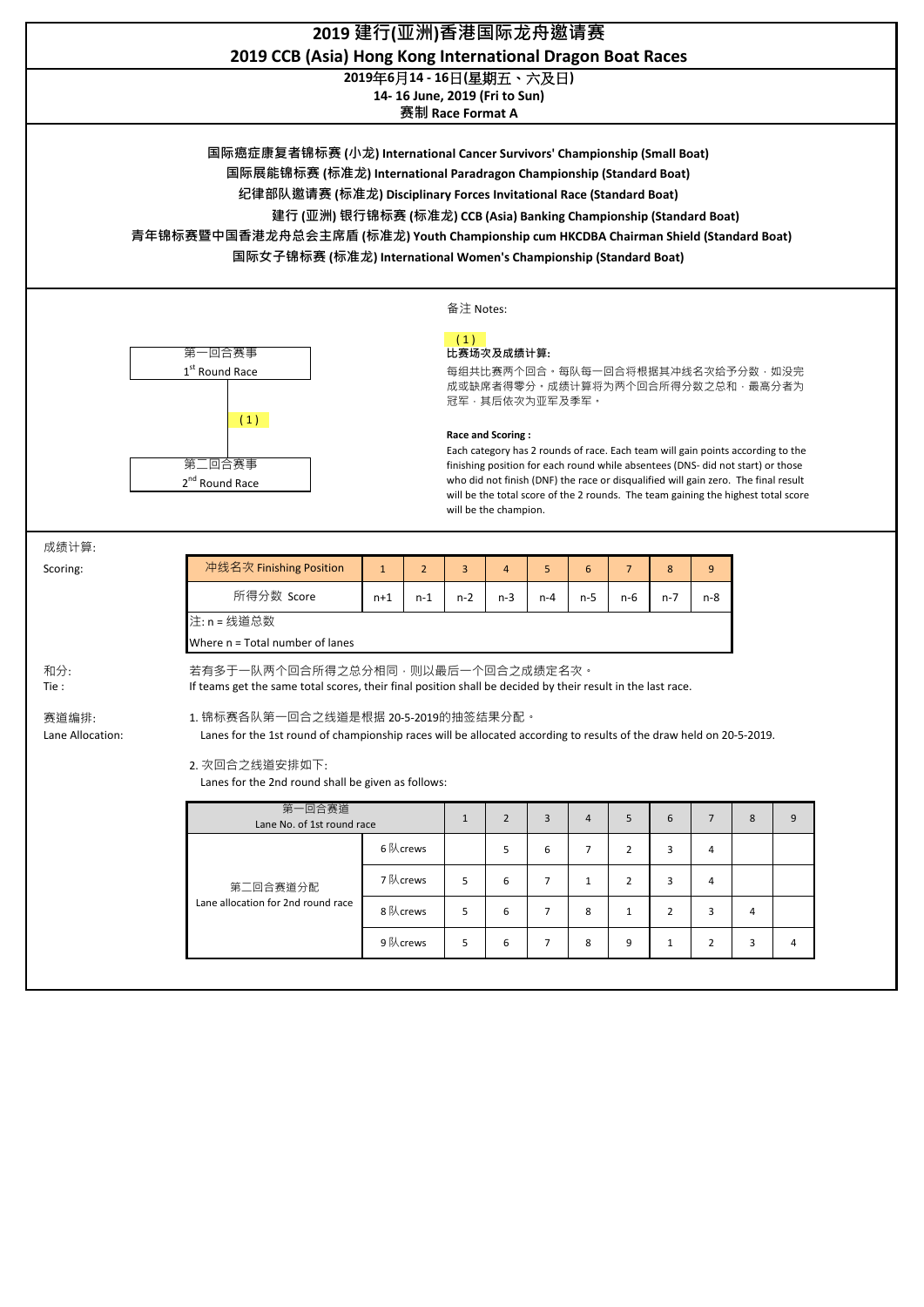| 2019 建行(亚洲)香港国际龙舟邀请赛<br>2019 CCB (Asia) Hong Kong International Dragon Boat Races                                                                                                                                                                                                                                                                                                                                                                                                                        |                                                                                                                                                                                                                                                                                                                                                                                                                     |                                   |                                   |                                         |                            |                                   |                                  |                                |                                   |  |           |
|----------------------------------------------------------------------------------------------------------------------------------------------------------------------------------------------------------------------------------------------------------------------------------------------------------------------------------------------------------------------------------------------------------------------------------------------------------------------------------------------------------|---------------------------------------------------------------------------------------------------------------------------------------------------------------------------------------------------------------------------------------------------------------------------------------------------------------------------------------------------------------------------------------------------------------------|-----------------------------------|-----------------------------------|-----------------------------------------|----------------------------|-----------------------------------|----------------------------------|--------------------------------|-----------------------------------|--|-----------|
| 2019年6月14 - 16日(星期五、六及日)<br>14-16 June, 2019 (Fri to Sun)<br>赛制 Race Format A-1<br>会长盾 (标准龙) President Shield (Standard Boat)<br>扮嘢大赛 (标准龙) Fancy Dress Competition (Standard Boat)<br>国庆七十周年杯(标准龙) 70A Trophy (Standard Boat)                                                                                                                                                                                                                                                                           |                                                                                                                                                                                                                                                                                                                                                                                                                     |                                   |                                   |                                         |                            |                                   |                                  |                                |                                   |  |           |
|                                                                                                                                                                                                                                                                                                                                                                                                                                                                                                          |                                                                                                                                                                                                                                                                                                                                                                                                                     |                                   |                                   |                                         |                            |                                   |                                  |                                |                                   |  | 备注 Notes: |
|                                                                                                                                                                                                                                                                                                                                                                                                                                                                                                          | (1)<br>比赛场次及成绩计算:<br>决赛<br>Final<br>每组只比赛一个回合。每队将根据其冲线名次给予成绩。最先冲线者为冠军,其后依次<br>为亚军及季军。<br>(1)<br><b>Race and Scoring:</b><br>Each Category has only 1 round of race. The final result will be ranked according to the<br>finishing position. The first team passing through the finish line will be the champion, the<br>second and third team will be ranked as 1st runner-up and 2nd runner-up respectively.       |                                   |                                   |                                         |                            |                                   |                                  |                                |                                   |  |           |
| 会长盾(标准龙) President Shield (Standard Boat)<br>参赛准则:<br>在15-6-2019日举行的所有本地标准龙锦标赛 (青年锦标赛暨中国香港龙舟总会主席盾及本地邀请赛除外) 之第一场赛事<br>(初赛或第一回合)中,以最佳时间完成比赛的首8名本地队伍均可获参赛资格。有关详情请参阅赛事通告(一)。<br>The first 8 teams with the best finish time from heats or 1st rounds of all local standard boat championships to be held on<br>Criteria:<br>15-6-2019 (except Youth Championship cum HKCDBA Chairman Shield and invitational races) will be selected to join this<br>race. For details, please refer to the Race Bulletin 1. |                                                                                                                                                                                                                                                                                                                                                                                                                     |                                   |                                   |                                         |                            |                                   |                                  |                                |                                   |  |           |
| 国庆七十周年杯(标准龙)                                                                                                                                                                                                                                                                                                                                                                                                                                                                                             |                                                                                                                                                                                                                                                                                                                                                                                                                     |                                   |                                   |                                         |                            |                                   |                                  |                                |                                   |  |           |
| <b>70A Trophy (Standard Boat)</b><br>参赛准则:                                                                                                                                                                                                                                                                                                                                                                                                                                                               | 在15-6-2019举行的所有本地或国际标准龙锦标赛 (青年锦标赛暨中国香港龙舟总会主席盾及本地邀请赛除外) 之第一场赛事(初赛<br>或第一回合)中,以最佳时间完成比赛的首8名来自中国、香港及澳门的队伍均可获参赛资格。                                                                                                                                                                                                                                                                                                      |                                   |                                   |                                         |                            |                                   |                                  |                                |                                   |  |           |
| Criteria:                                                                                                                                                                                                                                                                                                                                                                                                                                                                                                | 有关详情请参阅赛事通告(一)。<br>The first 8 teams (limited to teams from Mainland China, Hong Kong and Macao) with the best finish time from heats or 1st<br>rounds of all international and local standard boat championships to be held on 15-6-2019 (except Youth Championship<br>cum HKCDBA Chairman Shield and invitational races) will be selected to join this race. For details, please refer to the Race<br>Bulletin 1. |                                   |                                   |                                         |                            |                                   |                                  |                                |                                   |  |           |
| 赛道编排<br>Lane Allocation:                                                                                                                                                                                                                                                                                                                                                                                                                                                                                 | 1. 赛道是根据赛队初赛或第一回合冲线时间先后次序分配如下:<br>Race lanes will be allocated according to the ranking of finishing time of heats or 1st round race as follows:<br>赛道                                                                                                                                                                                                                                                              |                                   |                                   |                                         |                            |                                   |                                  |                                |                                   |  |           |
|                                                                                                                                                                                                                                                                                                                                                                                                                                                                                                          | Lane No                                                                                                                                                                                                                                                                                                                                                                                                             | $\mathbf{1}$                      | $\overline{2}$                    | 3                                       | 4                          | 5                                 | 6                                | $\overline{7}$                 | 8                                 |  |           |
|                                                                                                                                                                                                                                                                                                                                                                                                                                                                                                          | 初赛或第一回合冲线时间名次<br>Ranking of finishing time in heats or<br>1st round race                                                                                                                                                                                                                                                                                                                                            | 第七最<br>佳时间<br>7th<br>best<br>time | 第五最<br>佳时间<br>5th<br>best<br>time | 第三最   第一最<br>佳时间<br>3rd<br>best<br>time | 佳时间<br>1st<br>best<br>time | 第二最<br>佳时间<br>2nd<br>best<br>time | 第四最   第六最<br>4th<br>best<br>time | 佳时间 佳时间<br>6th<br>best<br>time | 第八最<br>佳时间<br>8th<br>best<br>time |  |           |
| 赛道编排:                                                                                                                                                                                                                                                                                                                                                                                                                                                                                                    | 扮嘢大赛 (标准龙) Fancy Dress Competition (Standard Boat)<br>1. 各队初赛线道是根据 20-5-2019的抽签结果分配。                                                                                                                                                                                                                                                                                                                                |                                   |                                   |                                         |                            |                                   |                                  |                                |                                   |  |           |
| Lane Allocation:                                                                                                                                                                                                                                                                                                                                                                                                                                                                                         | Lanes for heats will be allocated according to results of the draw held on 20-5-2019.                                                                                                                                                                                                                                                                                                                               |                                   |                                   |                                         |                            |                                   |                                  |                                |                                   |  |           |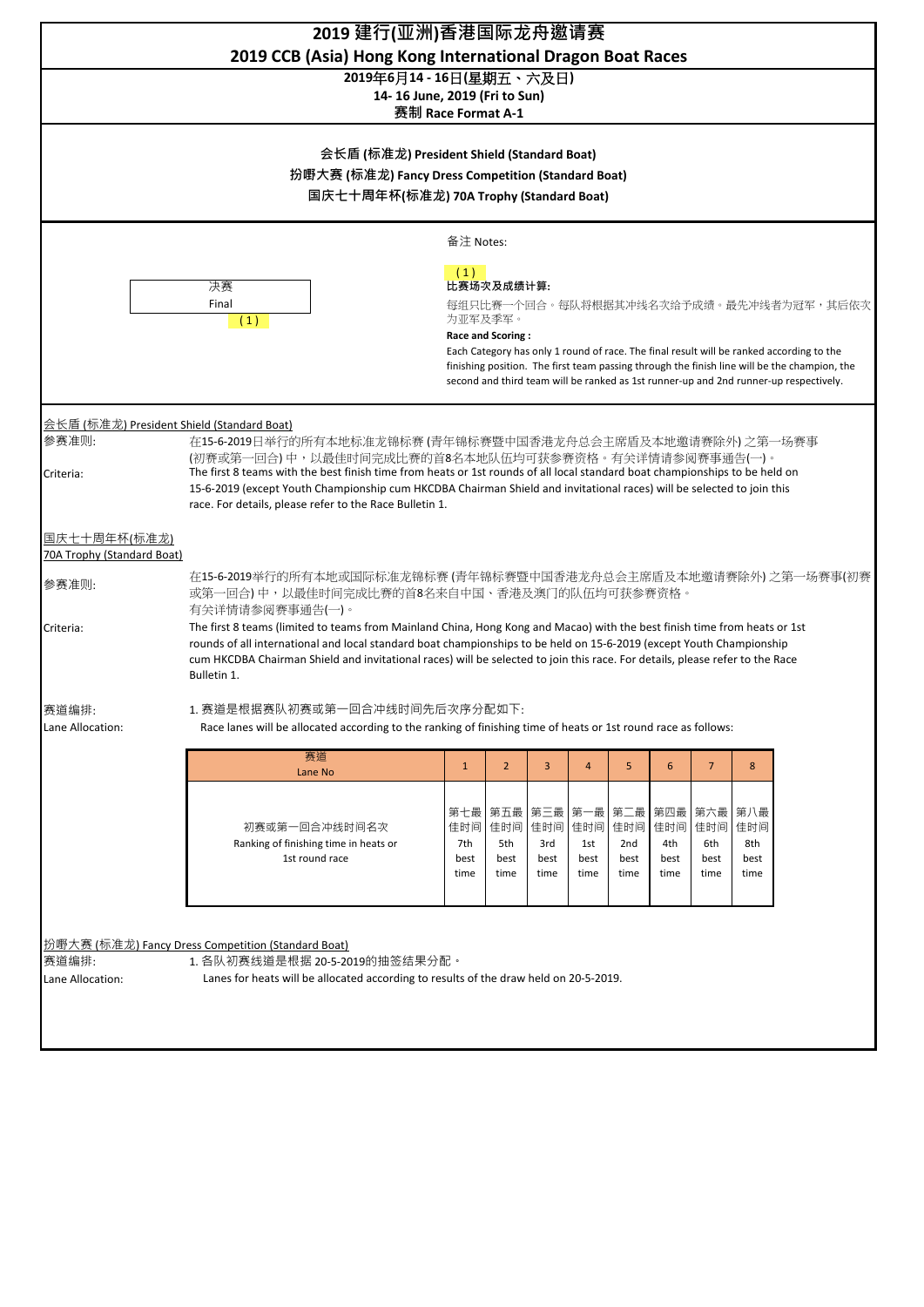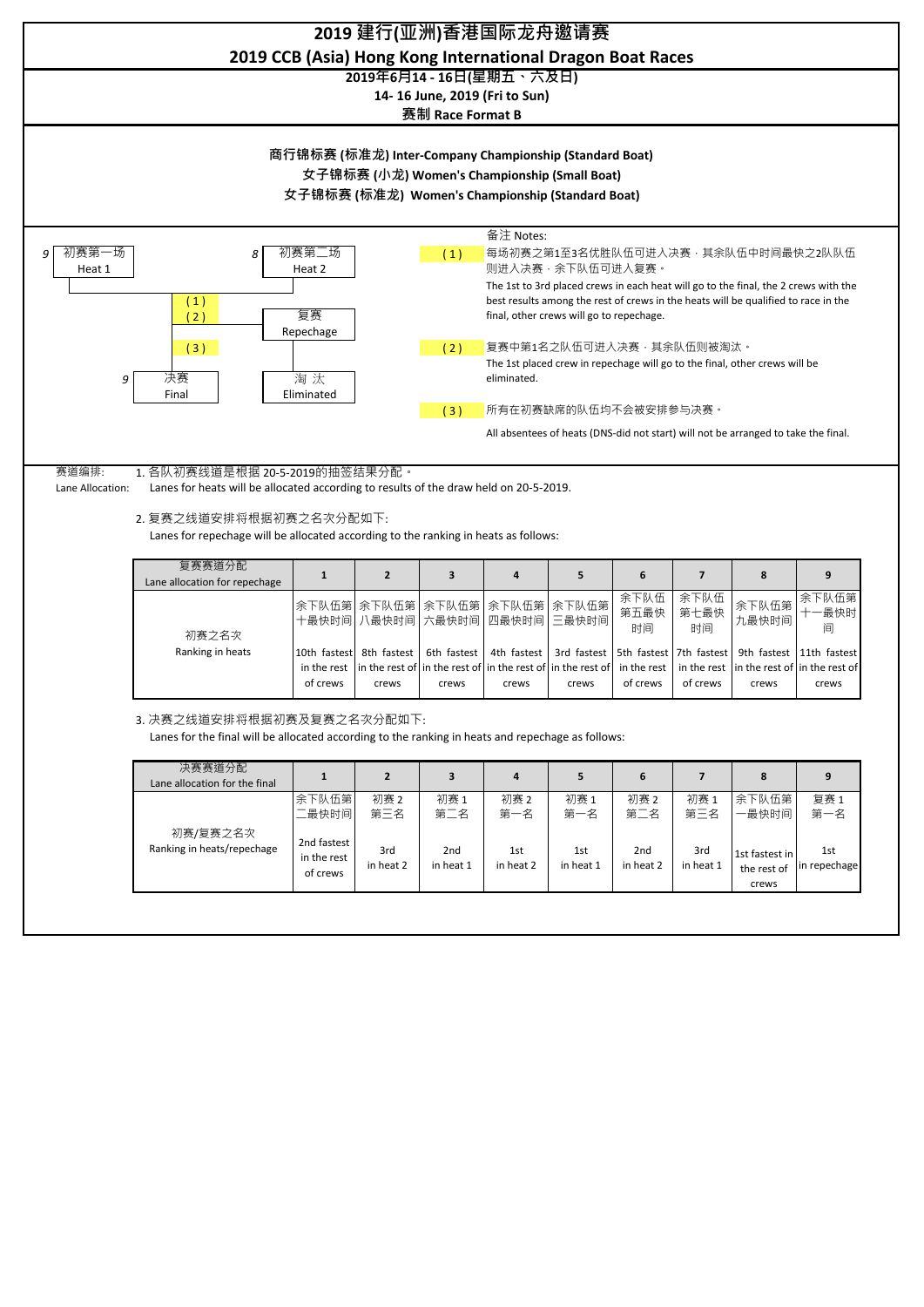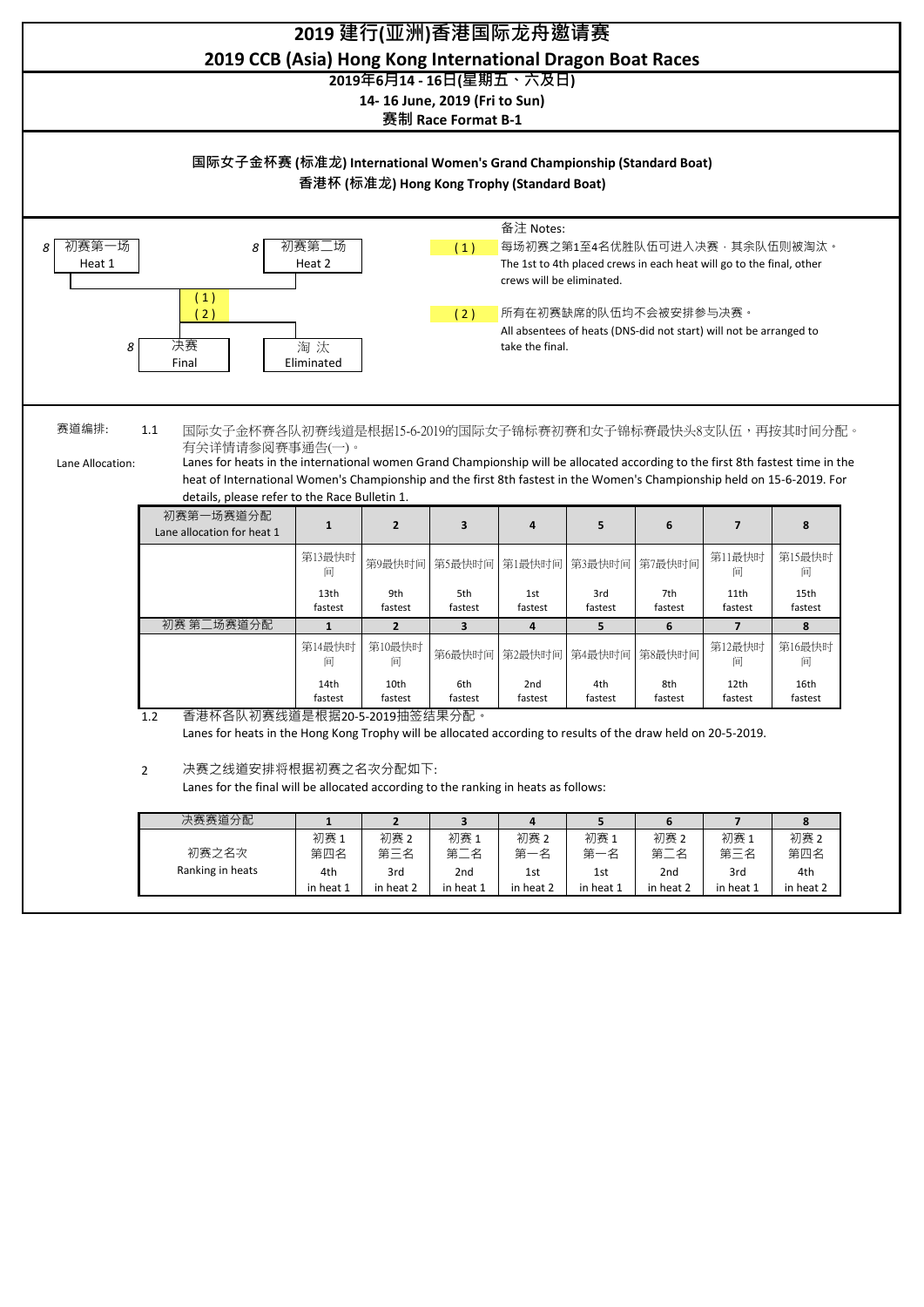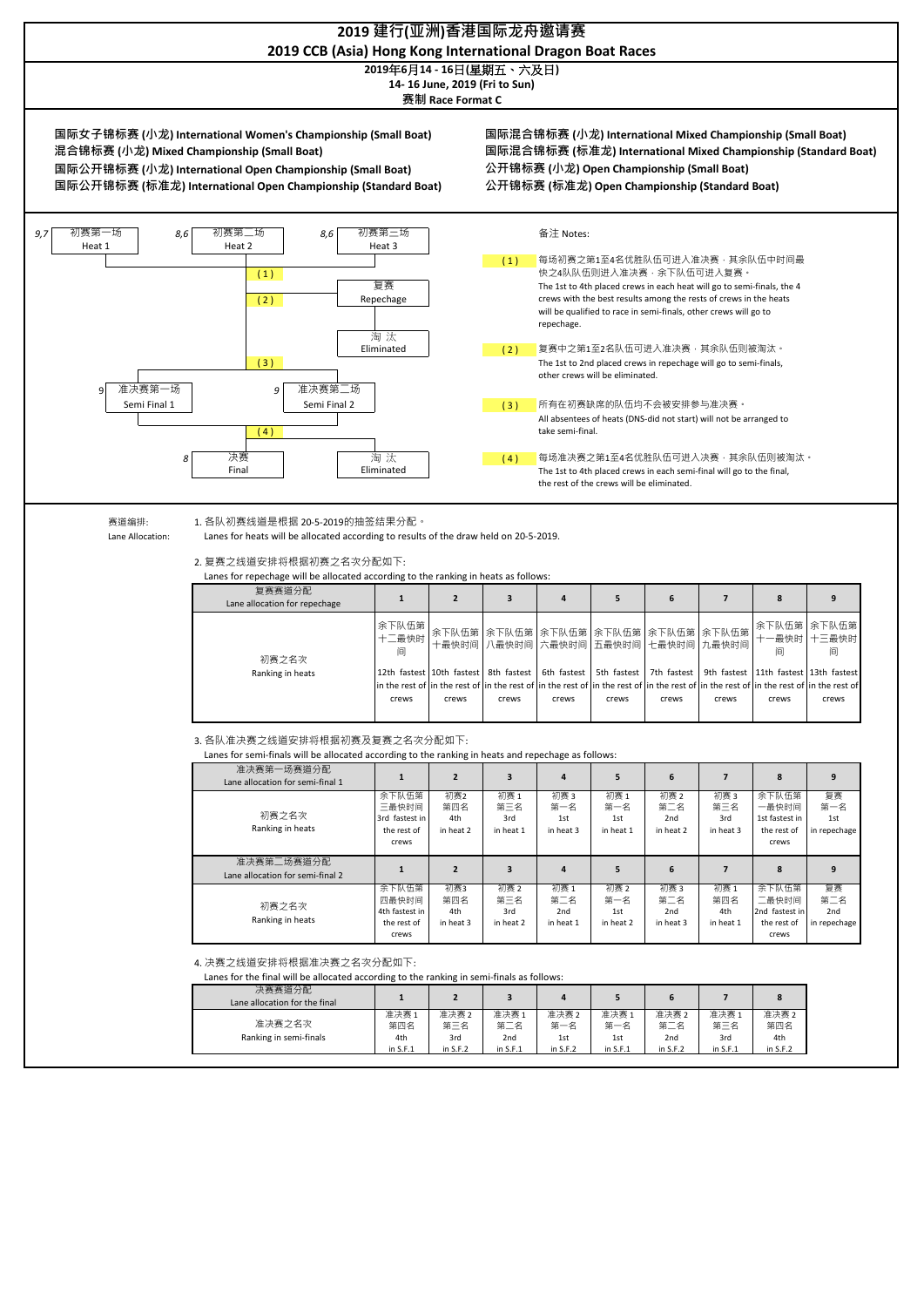

| 决赛赛道分配<br>Lane allocation for the final |                    |                                      |                    | 4                  |                    |                                   |                                     |                    | 9                  |
|-----------------------------------------|--------------------|--------------------------------------|--------------------|--------------------|--------------------|-----------------------------------|-------------------------------------|--------------------|--------------------|
| 准决赛之名次<br>Ranking in semi-finals        | 准决赛2<br>第三名<br>3rd | 准决赛 2<br>第二<br>:名<br>2 <sub>nd</sub> | 准决赛3<br>第一名<br>1st | 准决赛1<br>第一名<br>1st | 准决赛2<br>第一名<br>1st | 准决赛:<br>第<br>ε<br>2 <sub>nd</sub> | 准决赛3<br>第.<br>:名<br>2 <sub>nd</sub> | 准决赛1<br>第三名<br>3rd | 准决赛3<br>第三名<br>3rd |
|                                         | in $S.F.2$         | in $S.F.2$                           | in $S.F.3$         | in $S.F.1$         | in $S.F.2$         | in $S.F.1$                        | in $S.F.3$                          | in $S.F.1$         | in $S.F.3$         |